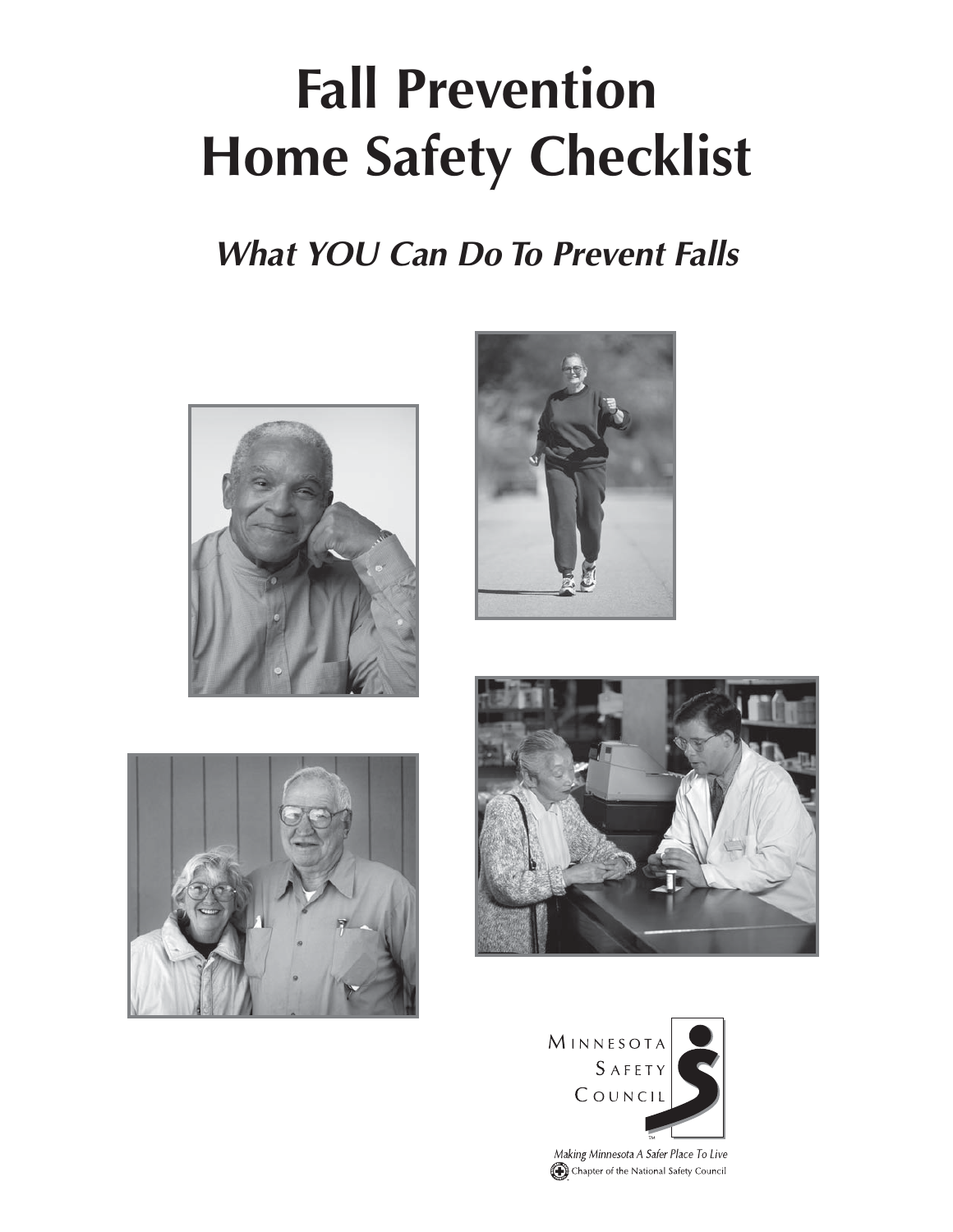

Falls are a serious public health problem among older adults. In the United States, one of every three seniors over 65 years fall each year, and falls are the leading cause of injury death for seniors 65 and over. Simply making changes to the home does not reduce falls. However, certain risk factors in the home environment may contribute to about half of all home falls. Homes that were perfectly convenient one year can cause problems in later years. Changing physical abilities can make daily routines more difficult. It makes sense, then, to make changes to existing homes, or build in features in new construction that will help create a safer environment.

For specific recommendations to prevent falls, complete the Fall Prevention Checklist for every room in your house.

## **Entrance**

Whether it's the front door or the back door—this is where you greet guests, haul in groceries, fetch the mail, take in the paper, and so much more.



## **Do you have tile or linoleum floors at your front or back doors?**

Yes: Whenever you're moving from one kind of floor surface to another, the change in surface texture can put you at risk for falls. (Especially if it's raining or snowing outside and your feet bring some of that moisture inside to a slick surface.) Have solid, non-stick areas inside any entrance to help secure footing.

## **Do you have a small deck landing (less than 5' square) at the front or back entrance?**

**Yes:** Small landings can cause awkward turns to make room for an outward swinging door. This is a fall risk. You want to have enough room to the side of your door to avoid the door swing. Add to your deck or remount the door to minimize this kind of clumsy entrance.

| <b>room</b>                                                             | Is the path from the bedroom to the bathroom dark?                                                                                                                                                                                                                                                                                                            | $\Box$ YES<br>$\square$ NO |
|-------------------------------------------------------------------------|---------------------------------------------------------------------------------------------------------------------------------------------------------------------------------------------------------------------------------------------------------------------------------------------------------------------------------------------------------------|----------------------------|
| ine a smooth surface<br>e with water, what do<br>et? A quick recipe for | Yes: Install nightlights along the hallway—even every outlet. Let them<br>light your way.                                                                                                                                                                                                                                                                     |                            |
| nd as one of the most<br>trafficked rooms in                            | Do you use towel racks for balance or to grab onto while getting in or<br>out of the bathtub/shower?                                                                                                                                                                                                                                                          | $\Box$ YES<br>$\square$ NO |
| ome, the bathroom can<br><i>ood place for some fall</i><br>ition.       | Yes: Towel racks may not be mounted well enough to support a person's<br>weight. Install grab rails next to and inside the tub and next to the toilet.<br>Sometimes a bathroom wall needs to be reinforced to make sure the<br>grab rails can support a person's weight. If you're planning a bathroom<br>redo, consider the convenience of a walk-in shower. |                            |
| <b>MARKET</b>                                                           | Is it difficult to stand during a shower?                                                                                                                                                                                                                                                                                                                     | $\square$ YES              |

**Yes:** A shower seat allows you to shower without getting tired or risking a fall because of dizziness. It can also eliminate bending to wash feet or shave legs.

**NO**

 **YES NO**

 **YES NO**

## **Bathr**

Combi like tile you ge falls.  $A$  $highly$ your h  $be a ge$ preven

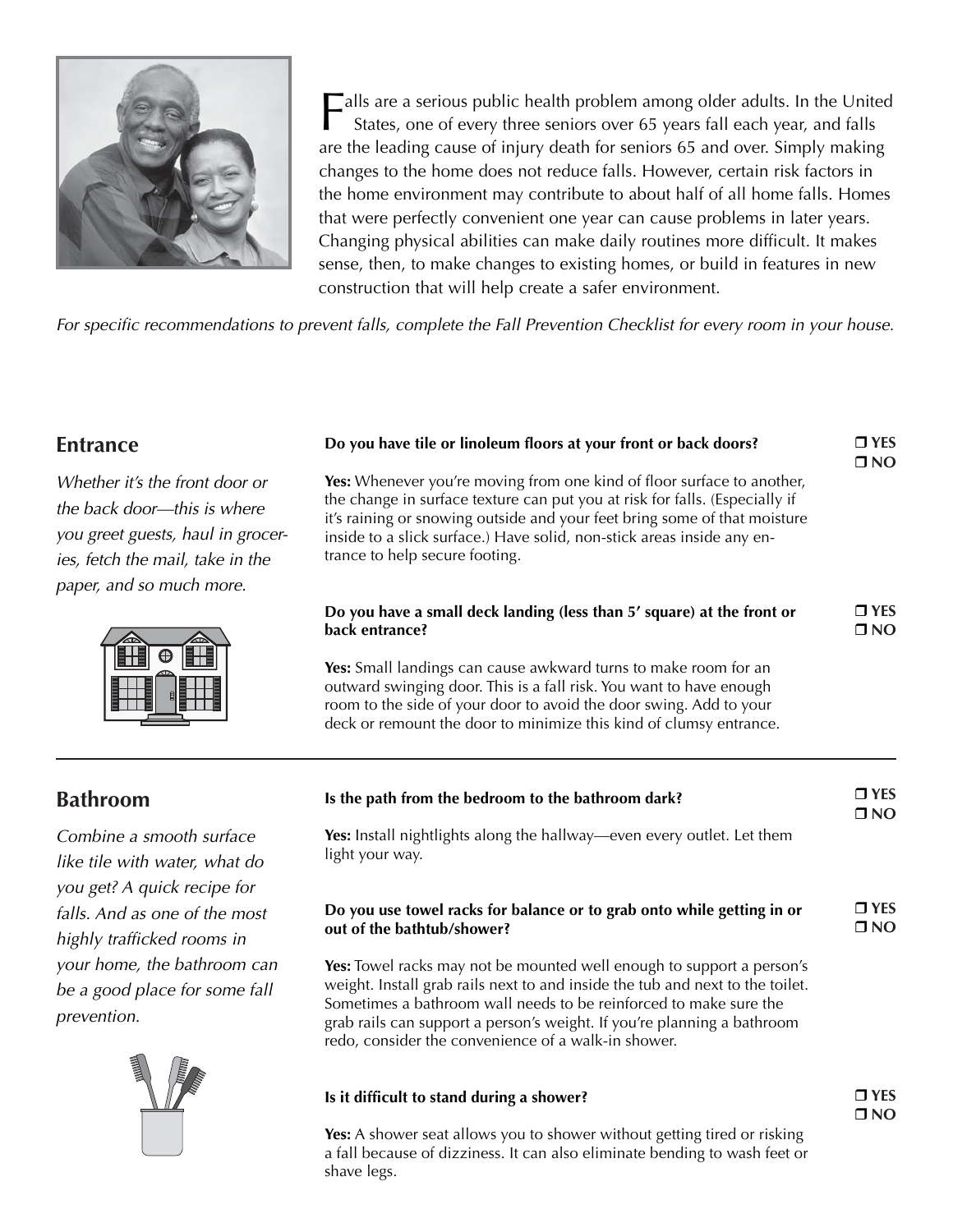## **Bathroom (continued)**



**No:** Sometimes the heat and humidity in the shower can make you light headed unexpectedly. Or an occasional virus might leave you temporarily weak. You may still want to consider a shower seat or grab bars in the shower for extra security.

| Is the shower floor or bathtub slippery? Is there water on the floor?<br>Are there leaks from the tub or shower?                                                                                                                                                                                     | $\Box$ YES<br>$\square$ NO    |
|------------------------------------------------------------------------------------------------------------------------------------------------------------------------------------------------------------------------------------------------------------------------------------------------------|-------------------------------|
| Yes: Install non-skid strips or a non-slip mat. Patch leaks with caulk or<br>other appropriate material. Wipe up spills immediately. Get a plumber<br>to check fixtures and seals.                                                                                                                   |                               |
| Is it necessary to reach far or turn around to get towels, shampoo, and<br>soap?                                                                                                                                                                                                                     | $\Box$ YES<br>$\square$ NO    |
| Yes: A shower/bath storage unit that attaches to the side of the tub or<br>shower wall can reduce the need to reach or turn around to get things.<br>You may find that liquid soap in a dispenser is more convenient. Fishing<br>for that slippery bar of soap that fell in the tub can be dangerous |                               |
| Is it difficult to get on and off the toilet?                                                                                                                                                                                                                                                        | $\Box$ YES                    |
| Yes: It may be helpful to raise the seat and/or install handrails.                                                                                                                                                                                                                                   | $\square$ NO                  |
| shelves where you have to reach up. Installing sliding shelves or lazy<br>susans in corner cupboards can help you make your most convenient                                                                                                                                                          |                               |
| shelves hold more of what you use the most.                                                                                                                                                                                                                                                          |                               |
| Is your step stool unsteady?                                                                                                                                                                                                                                                                         | $\Box$ YES<br>$\square$ NO    |
| Yes: Get a new, steady step stool with a bracing bar to hold on to. Most<br>of them fold up for easy storage, and have sturdy, non-skid steps and<br>legs that grip the floor to help keep you steady. Retire the old one. An<br>old step stool is not an heirloom, it's a safety hazard!            |                               |
| Do you use chairs, boxes or makeshift items to reach high shelves?                                                                                                                                                                                                                                   | $\square$ YES                 |
| Yes: Get a new sturdy step stool.                                                                                                                                                                                                                                                                    | $\square$ NO                  |
| Is it necessary to reach far or bend over to get commonly used items<br>and foods?                                                                                                                                                                                                                   | $\square$ YES<br>$\square$ NO |
| Yes: Rearrange cupboards. Put items you use every day in your most                                                                                                                                                                                                                                   |                               |

**Kitchen**

What's cooking in the kitchen? Don't let it be a fall! But if you're preparing meals or cleaning up, you might be doing several things at once. Slow down! Move deliberately. Take an extra trip rather than load up your arms. Wipe up any spills you might step in. Close cabinets and drawers when you're not using them.



**Yes:** Rearrange cupboards. Put items you use every day in your most convenient cupboard.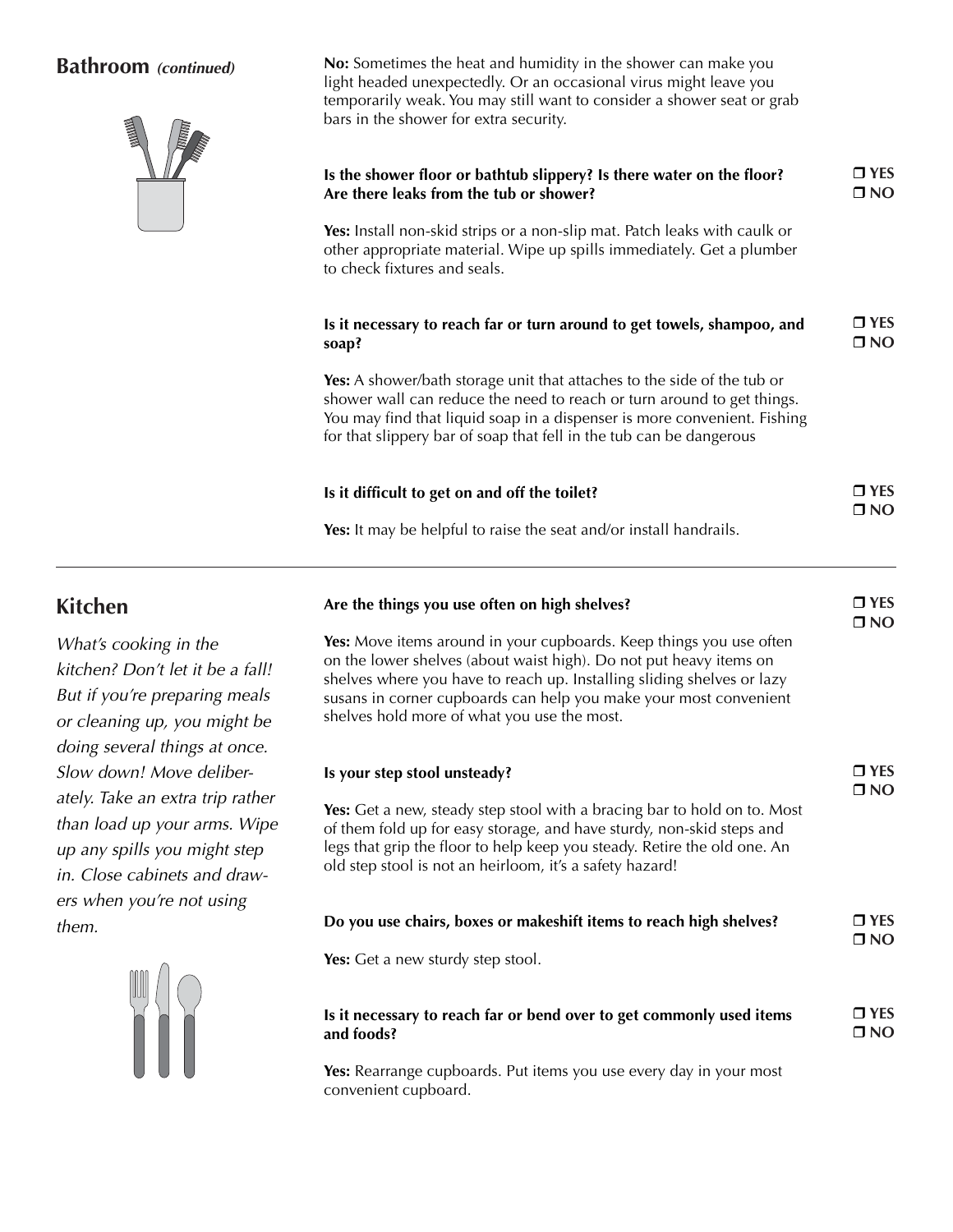**Yes:** Sweep often and wipe up spilled liquids immediately to reduce the chances of slipping.

| <b>Bedroom</b>                                                                                                               | Is there a long reach from the bed to a light switch?                                                                                                                                                                                                               | $\Box$ YES<br>$\square$ NO |
|------------------------------------------------------------------------------------------------------------------------------|---------------------------------------------------------------------------------------------------------------------------------------------------------------------------------------------------------------------------------------------------------------------|----------------------------|
| You're tired. You're getting<br>ready for bed, or perhaps<br>you've just gotten up. You're<br>not wearing your glasses. It's | Yes: It's good to have a light switch within easy reach of where you<br>sleep. Move the lamp closer to the bed or attach a small lamp to the<br>headboard to reduce the risk of falling-either from over reaching or<br>from moving about in the dark.              |                            |
| dark. Make sure your bed-<br>room is an oasis of safety-                                                                     | Do you need to get out of bed or reach far to answer the telephone?                                                                                                                                                                                                 | $\Box$ YES<br>$\square$ NO |
| not an obstacle course.                                                                                                      | <b>Yes:</b> A longer phone extension cord can help bring the phone closer to<br>the bed. Even better, a cordless phone within easy reach of the bed<br>means you can just move the handset close to the bed.                                                        |                            |
|                                                                                                                              | Cords are a tripping hazard. Reroute cords so they don't cross where<br>you walk. That might mean getting a longer extension cord so it can<br>travel along a wall instead of across the room. Or consider getting an<br>electrician to install additional outlets. |                            |
|                                                                                                                              | Don't fasten cords to the wall with staples or nails. Use tape designed<br>for this purpose.                                                                                                                                                                        |                            |
|                                                                                                                              | Is there clutter (clothes, shoes, newspapers, books, etc.) on the floor?                                                                                                                                                                                            | $\Box$ YES<br>$\square$ NO |
|                                                                                                                              | Yes: Pick-up clutter from walkways to reduce the chances of tripping.<br>Do you have to reach up to pull cords to lights or ceiling fans?                                                                                                                           |                            |
|                                                                                                                              | Have a phone close to the floor in order to call for help in the event<br>of a fall.                                                                                                                                                                                |                            |
|                                                                                                                              | Do you need to wear glasses to see?                                                                                                                                                                                                                                 | $\Box$ YES<br>$\square$ NO |
| ₩                                                                                                                            | Yes: Make sure you put your eyeglasses within easy reach.                                                                                                                                                                                                           |                            |
| $\sqrt[n]{\sqrt[n]{\mathbb{P}}}$                                                                                             | Are there telephone, light or television cords running along the floor<br>or the walkways?                                                                                                                                                                          | $\Box$ YES<br>$\square$ NO |
|                                                                                                                              | Yes: Install longer cords or link ceiling lights/fans to a light switch on<br>the wall to eliminate the need to look and reach up.                                                                                                                                  |                            |
|                                                                                                                              | Do you get up many times during the night to use the bathroom?                                                                                                                                                                                                      | $\Box$ YES<br>$\square$ NO |
|                                                                                                                              | Yes: Place a portable commode near the bed to eliminate nighttime<br>trips to the bathroom.                                                                                                                                                                         |                            |

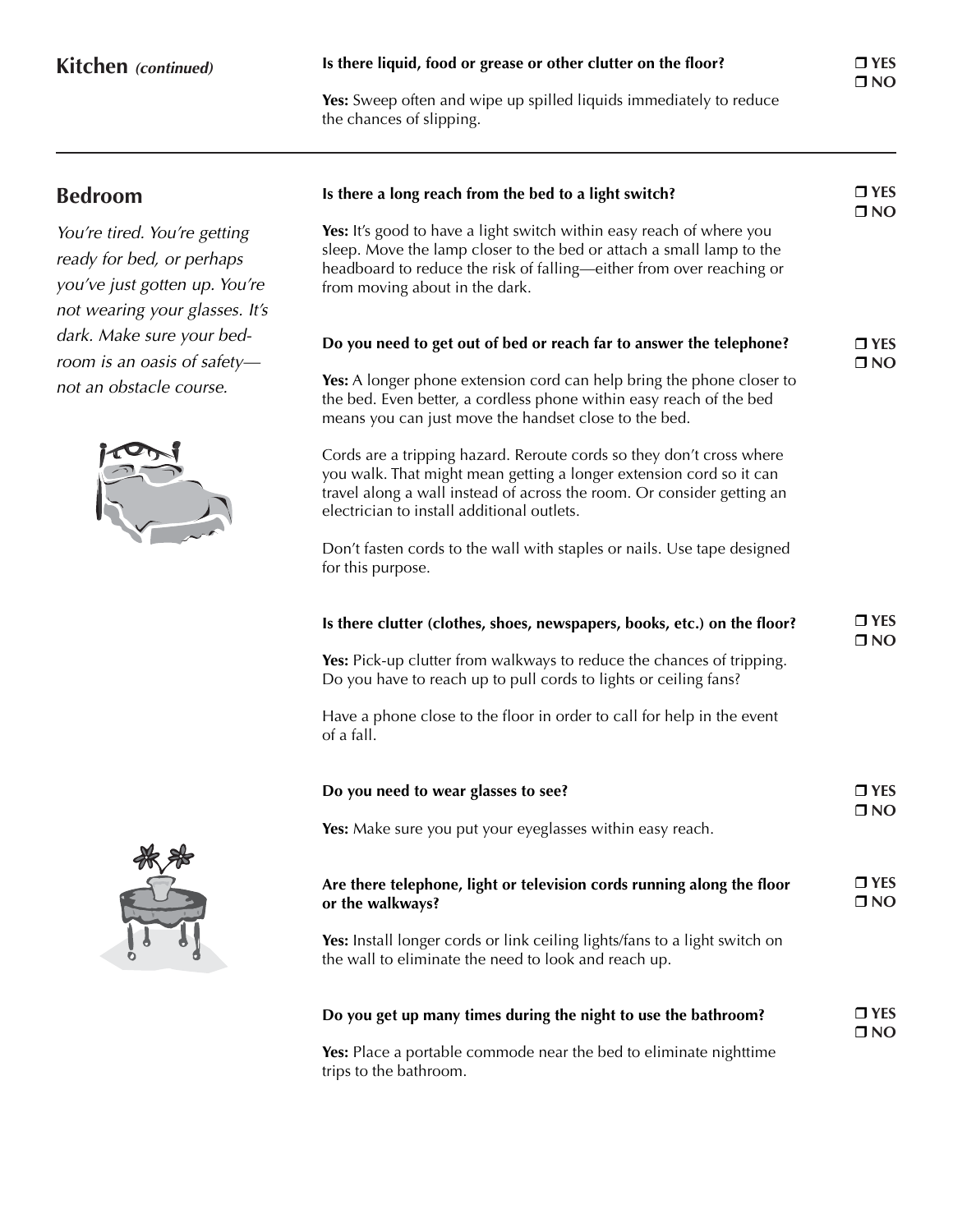|  |  | <b>Living Areas</b> |  |
|--|--|---------------------|--|
|  |  |                     |  |



## **Do you have to walk around furniture to walk through a room?**

Yes: It's best to have a straight path through any and every room. Consider rearranging the furniture to clear a path and provide an obstacle-free walk. It might even mean having less furniture in a room. It will look bigger, and be safer!

| Do carpets, rugs or floor coverings have frayed corners or rolled-up | $\Box$ YES   |
|----------------------------------------------------------------------|--------------|
| edges?                                                               | $\square$ NO |

 **YES NO**

**Yes:** Remove damaged floor coverings or secure them well with double-sided tape, or nails. It is important to have a flat, sturdy walkway.

### **Do you have throw rugs or runners in walkways? Yes:** It is best to throw away the throw rugs. They can slip easily and cause a fall. Or you could try double-sided tape on them so they do not slip. If you use double-sided tape, get special purpose carpet tape and check it regularly to make sure it is holding all edges of the rug securely. **YES NO**

Some throw rugs have rubber or non-skid backing. Check them regularly—sometimes the backing comes off after frequent laundering.

| Are chairs and couches low to the ground?                                                                                                   | $\Box$ YES   |
|---------------------------------------------------------------------------------------------------------------------------------------------|--------------|
|                                                                                                                                             | $\n  7 NO\n$ |
| Yes: Higher chairs and armrests are helpful for easing into a sitting<br>position. Sometimes adding a throw pillow on the cushion can help. |              |

|                                                | Are papers, shoes, books or other objects on the stairs?                                                                                                                                                                                                                                  | $\Box$ YES<br>$\square$ NO |
|------------------------------------------------|-------------------------------------------------------------------------------------------------------------------------------------------------------------------------------------------------------------------------------------------------------------------------------------------|----------------------------|
| familiar<br>ing is an<br>ı should<br>ie lights | <b>Yes:</b> Always keep objects off the stairs. It's easy to ignore loose items on<br>the steps and lose your footing. An extra kitchen chair can be placed<br>near a stairway to collect things that are heading to another floor-just<br>make sure the chair is not blocking a walkway. |                            |
| tairway<br>n't carry<br>r vision.<br>al trips  | Do you walk around the house in slippers or socks?<br>Yes: Try to avoid wearing socks or smooth-soled shoes or slippers,<br>especially on the stairs.                                                                                                                                     | $\Box$ YES<br>$\square$ NO |
|                                                | Are some steps broken or uneven?<br>Yes: Fix loose or uneven steps. Even a small difference in step surfaces                                                                                                                                                                              | $\Box$ YES<br>$\square$ NO |
|                                                | or riser heights can lead to falls. Wooden steps off your porch or deck<br>outside can rot or weaken over time and may need to be replaced. Stair                                                                                                                                         |                            |

treads should be deep enough for your whole foot—at least 8 inches, but 10 to 11 is better. A stair rise should be no higher than 7 inches

from one step to the next; a smaller rise is even better.



## **Stairs and Steps**

Even if you are very with the stairs, lighti important factor. You be able to turn on th before you use the  $s$ from either end. Do loads that block you Instead, make several with smaller loads.

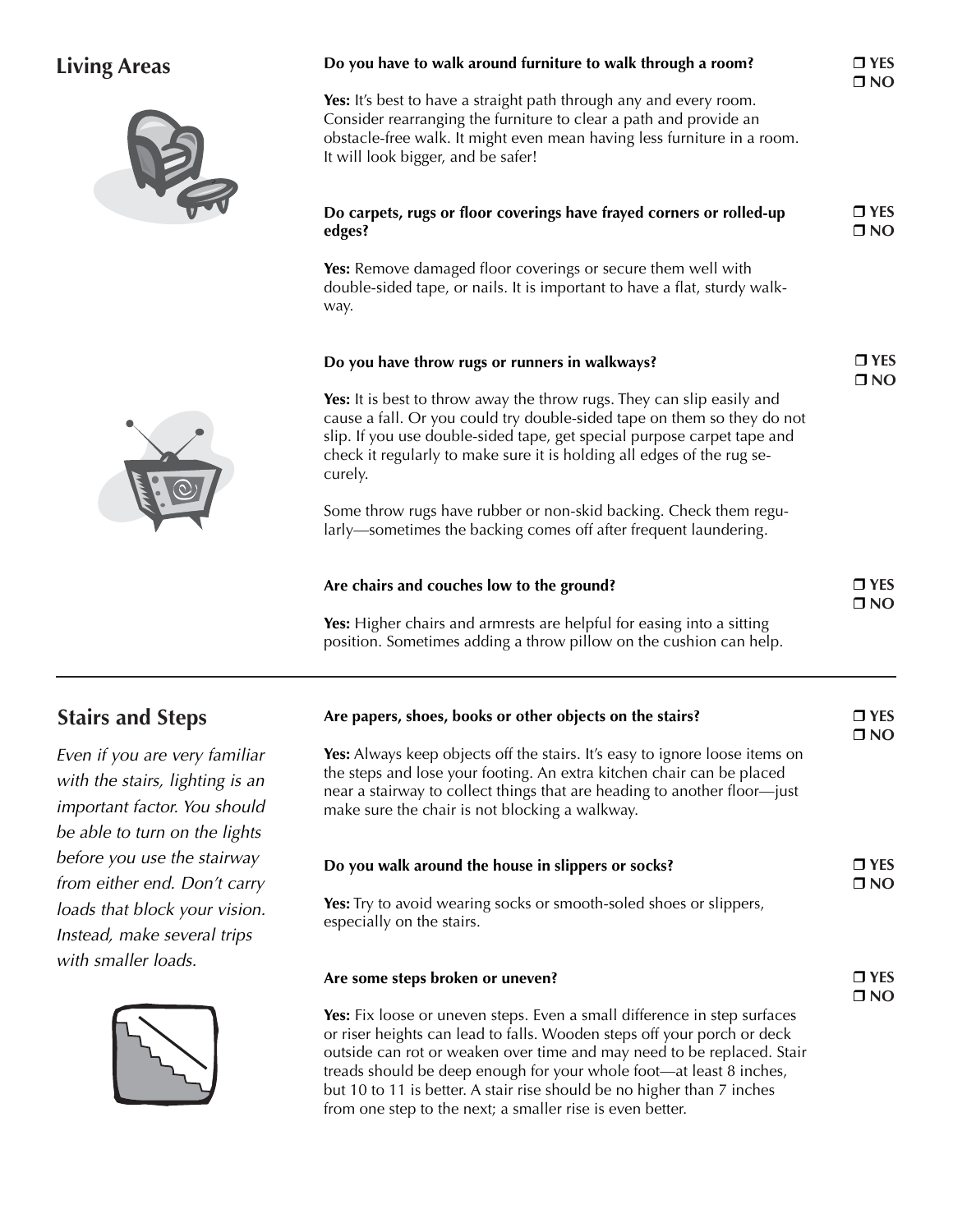## **Stairs and Steps**

**(continued)**



| Are you missing a light over the stairway?                                                                                                                                                                                                                          | $\Box$ YES<br>$\square$ NO         |
|---------------------------------------------------------------------------------------------------------------------------------------------------------------------------------------------------------------------------------------------------------------------|------------------------------------|
| Yes: Have a handyman or an electrician put in an overhead light at the<br>top and bottom of the stairs.                                                                                                                                                             |                                    |
| Has the stairway light bulb burned out?                                                                                                                                                                                                                             | $\Box$ YES<br>$\square$ NO         |
| Yes: Have a friend or family member change the light bulb. Use newer<br>style bulbs that have longer life than traditional bulbs.                                                                                                                                   |                                    |
| Do you only have one light switch for your stairs (only at the top or<br>at the bottom of the stairs)? Or do the switches at the top AND the<br>bottom of the stairs both have to be on for the light to work?                                                      | $\blacksquare$ YES<br>$\square$ NO |
| Yes: Have a handyman or an electrician put in an independent light<br>switch at the top and bottom of the stairs. Light switches that glow can<br>help.                                                                                                             |                                    |
| Are the handrails loose or broken? Is there a handrail on only one side<br>of the stairs?                                                                                                                                                                           | $\blacksquare$ YES<br>$\square$ NO |
| Fix loose handrails or put in new ones. Make sure that the handrail is<br>secured into the studs in the wall—you may need to hire a handyman to<br>help. Make sure handrails are on both sides of the stairs and are at least<br>as long as the stairs.             |                                    |
| Is the carpet on the steps loose or torn?                                                                                                                                                                                                                           | $\sqcap$ YES<br>$\square$ NO       |
| Yes: Make sure the carpet is firmly attached to every step or remove<br>the carpet and attach non-slip rubber treads on the stairs.                                                                                                                                 |                                    |
| Outside                                                                                                                                                                                                                                                             |                                    |
| Are outdoor steps slippery, depending on the weather and time of<br>year?                                                                                                                                                                                           | $\Box$ YES<br>$\square$ NO         |
| Yes. Paint outside steps with a paint that has a rough texture, or use<br>abrasive strips.                                                                                                                                                                          |                                    |
| Is the path from your garage to your door dark or poorly lit?                                                                                                                                                                                                       | $\Box$ YES<br><b>ON D</b>          |
| Yes: Installing a path of lights or overhead light will help reduce the<br>chance of falling. Sensor lights ("motion lights") mounted on the house<br>or garage are helpful too, because they turn on and off automatically.<br>You can't avoid what you can't see. |                                    |
| Are there hoses, weeds or other obstacles on your sidewalks?                                                                                                                                                                                                        | $\square$ YES                      |

**Yes:** Remove clutter and keep walkways weeded to eliminate tripping hazards.

**NO**



| Mw          |   |
|-------------|---|
| $\int$      | A |
| $\bf\Gamma$ | V |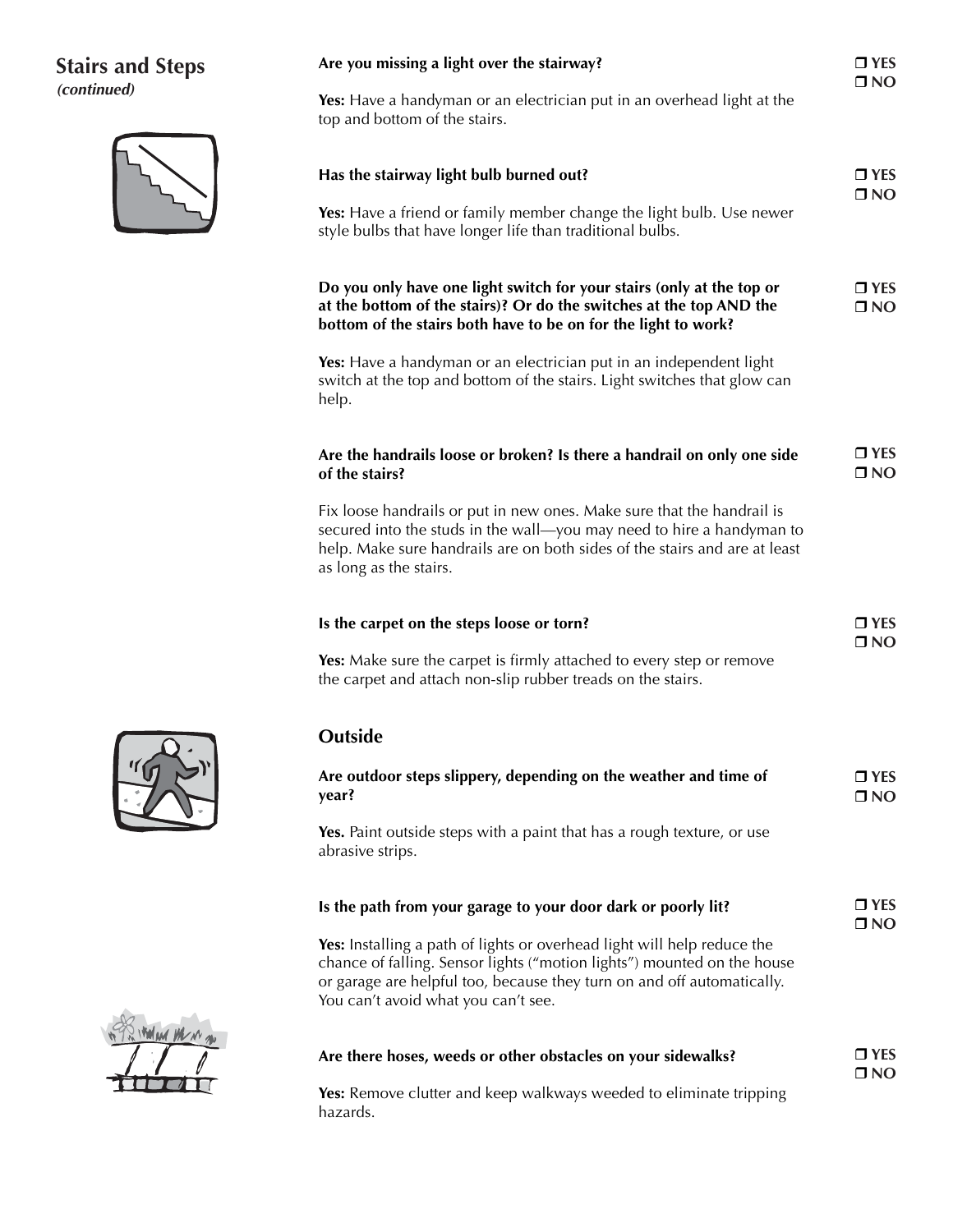## **Stairs and Steps (continued)**

**Yes:** Shovel immediately after a storm and/or apply salt or sand on ice to reduce the chance of slipping.

### **Are hallways and passageways between rooms darker than the other rooms in your house? Yes:** Use the maximum wattage bulb allowed by the hall fixture. If you do not know the correct wattage, use a 60-watt bulb. Consider adding more lamps or light fixtures in dark hallways. You don't want lighting to produce glare or shadows. If this is a problem, try frosted bulbs, indirect lighting, or lampshades. **Have you fallen before? Were you injured when you fell? Yes:** People who have fallen before are more likely to fall again. Think about the factors that led to your last fall. Take action to reduce those factors. Consider using a personal emergency response service (such as LifeLine) to help you if you fall again. **Have you stopped doing any daily activities because you are afraid of falling? Do you avoid exercise because you are afraid of falling? Hallways Personal Risk Factors** Falls severely impact the health, independence, mobility and quality of life of older adults. Half of all older adults hospitalized for hip fractures cannot return home or live independently after their **YES NO YES NO YES NO**

**Yes:** Fear of falling can be helpful if it causes you to take reasonable precautions, but it can be harmful when it causes you to avoid exercise and other daily activities that keep you active, strong and healthy. Start slowly to build your confidence in exercise and daily activities. Start with chair exercises, then move to standing exercises, and then moving exercises. If you are afraid of exercising alone, consider joining a group or class.

| Has your hand strength decreased?                                           | $\Box$ YES   |
|-----------------------------------------------------------------------------|--------------|
|                                                                             | $\square$ NO |
| <b>Yes:</b> Decreased hand strength can put you at greater risk for falling |              |
| because you may have difficulty catching yourself or carrying objects       |              |
| safely. Avoid carrying things in your hands when walking. Put them in a     |              |
| pocket or purse instead. You may benefit from strength training for your    |              |

## **Has your eyesight diminished? Do you have trouble seeing depth or seeing at night?**

hands. Talk to your health care provider about recommended exercises.

**Yes:** Problems with eyesight can make it difficult to see things you can trip over. Get your eyes tested by an optometrist or an ophthalmologist to see if you need glasses or a new prescription. Place nightlights throughout your house. For depth of field problems, place tape or paint a line at the edge of stairs so you can see the edge when walking.

## **YES NO**



injuries. Evaluate your personal risk factors to reduce

your risk.



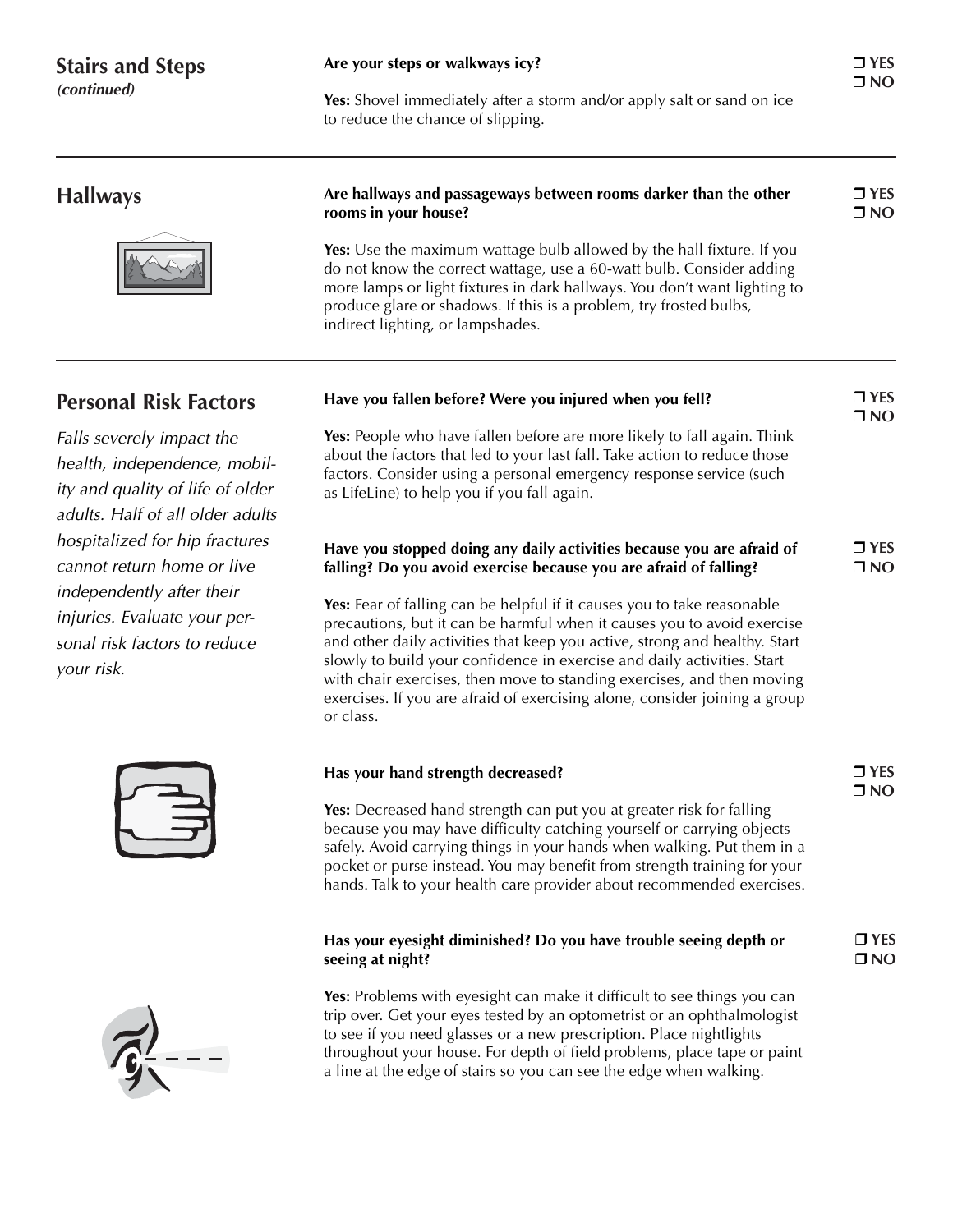## **Personal Risk Factors (continued)**



Yes: Hearing is closely associated with balance. Get your hearing tested by your health care provider or by an audiologist. Wear a hearing aid as needed.

| Do you have foot ulcers, bunions, hammer toes or calluses that hurt<br>or cause you to adjust your steps?                                                                                                                                                                                                                                                                                                                                                                                                                                                                                                                                                                                                                                                        | $\Box$ YES<br>$\square$ NO |
|------------------------------------------------------------------------------------------------------------------------------------------------------------------------------------------------------------------------------------------------------------------------------------------------------------------------------------------------------------------------------------------------------------------------------------------------------------------------------------------------------------------------------------------------------------------------------------------------------------------------------------------------------------------------------------------------------------------------------------------------------------------|----------------------------|
| Do you feel unsteady on your feet? Do you shuffle when you walk?                                                                                                                                                                                                                                                                                                                                                                                                                                                                                                                                                                                                                                                                                                 | $\Box$ YES<br>$\square$ NO |
| Yes: Painful foot problems can cause you to walk slowly and differently,<br>increasing your chance of falling. If you have reduced feeling in your<br>feet, make sure to watch your step and be aware of foot placement.<br>Attend a foot care clinic or ask your doctor to treat your feet problems.<br>A strong stride and good balance are key to preventing falls. Consider<br>using a cane or other assistive devise to help you feel steadier. Your<br>doctor can help you decide which device is best for you. Carry a<br>cordless phone with you so you don't have to rush to answer the phone<br>and so you can call for help if you do have a fall. You can also ask your<br>doctor to give you a balance assessment or recommend physical<br>therapy. |                            |

## **Do you feel weaker than you used to? Do you have less strength in your arms and legs?**

**Yes:** Arm and leg weakness can make it harder for you to navigate your environment. You can build muscle strength by exercising regularly. Join an exercise class or learn exercises that you can do at home.

## **Do you experience incontinence?**

Yes: Incontinence can increase your chances of falling if you are anxious and rush to get to the bathroom. Check with your doctor about incontinence treatments. If nighttime incontinence is an issue, consider getting a bedside commode. Make sure the path to your bathroom is well lit and free from clutter.

## **Do you feel dizzy when you stand up?**

**Yes:** Dizziness increases your chance of falling because it causes disorientation and even fainting. Dizziness can have many causes so you should ask your doctor to test you for postural hypotension (decreased blood pressure). Take time to stabilize yourself before changing positions.

| IT YES |
|--------|
| ∩ NO   |

## **YES NO**

 **YES NO**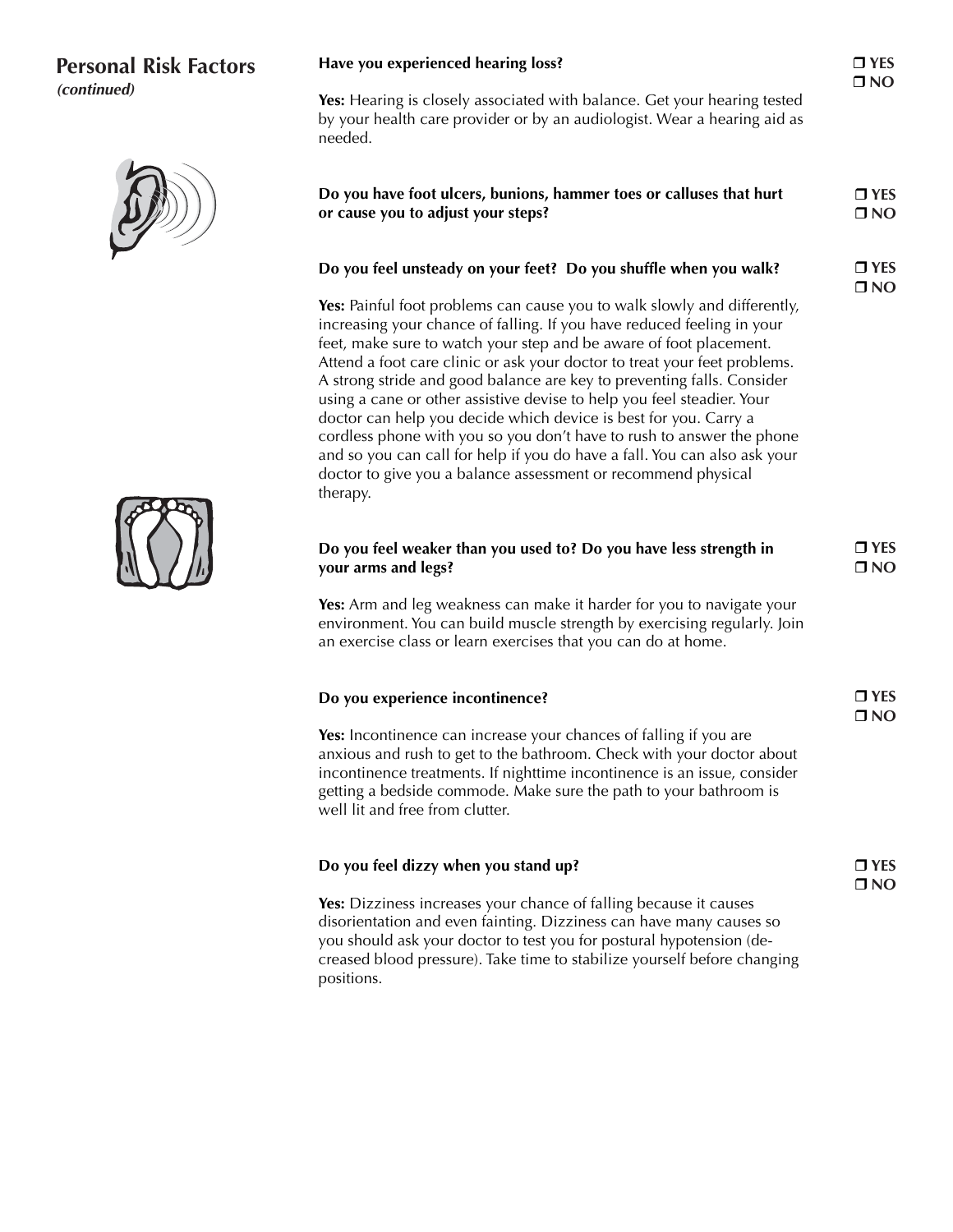## **Personal Risk Factors (continued)**

| (continued)   | pressure medications?                                                                                                                                                                                                                                                                                                                                         |                            |  |  |  |
|---------------|---------------------------------------------------------------------------------------------------------------------------------------------------------------------------------------------------------------------------------------------------------------------------------------------------------------------------------------------------------------|----------------------------|--|--|--|
|               | Yes: Certain medications can increase your chance of falling because of<br>side effects such as dizziness, confusion and low blood pressure. Have<br>your doctor or pharmacist review all of your medications and dosages.<br>Make sure you understand the medications you are on and how to take<br>them correctly.<br>Do you take sleeping pills regularly? |                            |  |  |  |
|               |                                                                                                                                                                                                                                                                                                                                                               |                            |  |  |  |
|               | Yes: Sleeping pills can cause dizziness, confusion and a "hang-over"<br>feeling that increase your chance of falling. Meet with your doctor to<br>discuss sleeping tips. Avoid drinking alcohol while taking sleeping pills.                                                                                                                                  | $\square$ NO               |  |  |  |
|               | Do you ever wear high heels?                                                                                                                                                                                                                                                                                                                                  | $\Box$ YES<br>$\square$ NO |  |  |  |
|               | Yes: High heels are more likely to get caught in the carpet and in holes.<br>They are also unsteady. Well-fitting shoes with low, flat, and wide heels<br>provide the sturdiest footing.                                                                                                                                                                      |                            |  |  |  |
|               | Do your clothes (dresses, robes, etc) have long cords or ties?                                                                                                                                                                                                                                                                                                | $\Box$ YES<br>$\square$ NO |  |  |  |
|               | Yes: Shorten ties and cords to prevent tripping on them.                                                                                                                                                                                                                                                                                                      |                            |  |  |  |
|               | Do you ever wear socks only? Or slippers without rubber soles?                                                                                                                                                                                                                                                                                                | $\Box$ YES<br>$\square$ NO |  |  |  |
|               | Yes: Shoes should also have non-skid soles. Slippers and socks with<br>rubber tread bottoms are more likely to prevent slipping.                                                                                                                                                                                                                              |                            |  |  |  |
|               | Do you wear athletic shoes?                                                                                                                                                                                                                                                                                                                                   |                            |  |  |  |
|               | Yes: Avoid wearing athletic shoes with large soles and deep treads in<br>the soles.                                                                                                                                                                                                                                                                           | $\square$ NO               |  |  |  |
| Who Can Help? | Do you have questions about fall prevention in your home? Do you know where to<br>turn for information about improving your health and safety?                                                                                                                                                                                                                |                            |  |  |  |
|               | Check with your doctor or HMO, and your city or county public health department.<br>On the Web, look up:                                                                                                                                                                                                                                                      |                            |  |  |  |
|               | Minnesota Safety Council (interactive fall prevention checklist) at<br>bttp://www.mpcafatycouncil.org/conjorcafa/falle/                                                                                                                                                                                                                                       |                            |  |  |  |

**Do you take four or more medications? Do you take high blood**

**YES**

http://www.mnsafetycouncil.org/seniorsafe/falls/ "Fall Prevention Home Safety Checklist" (PDF) at http://www.mnsafetycouncil.org/seniorsafe/fallcheck.pdf

Centers for Disease Control at http://www.cdc.gov/ncipc/duip/spotlite/falls.htm and http://www.cdc.gov/ncipc/falls/default.htm

"The Practical Guide to Universal Home Design" at Minnesota Housing Finance Agency (info on home accessibility remodeling design and funding) at http:// mhfa.state.mn.us/accessibility